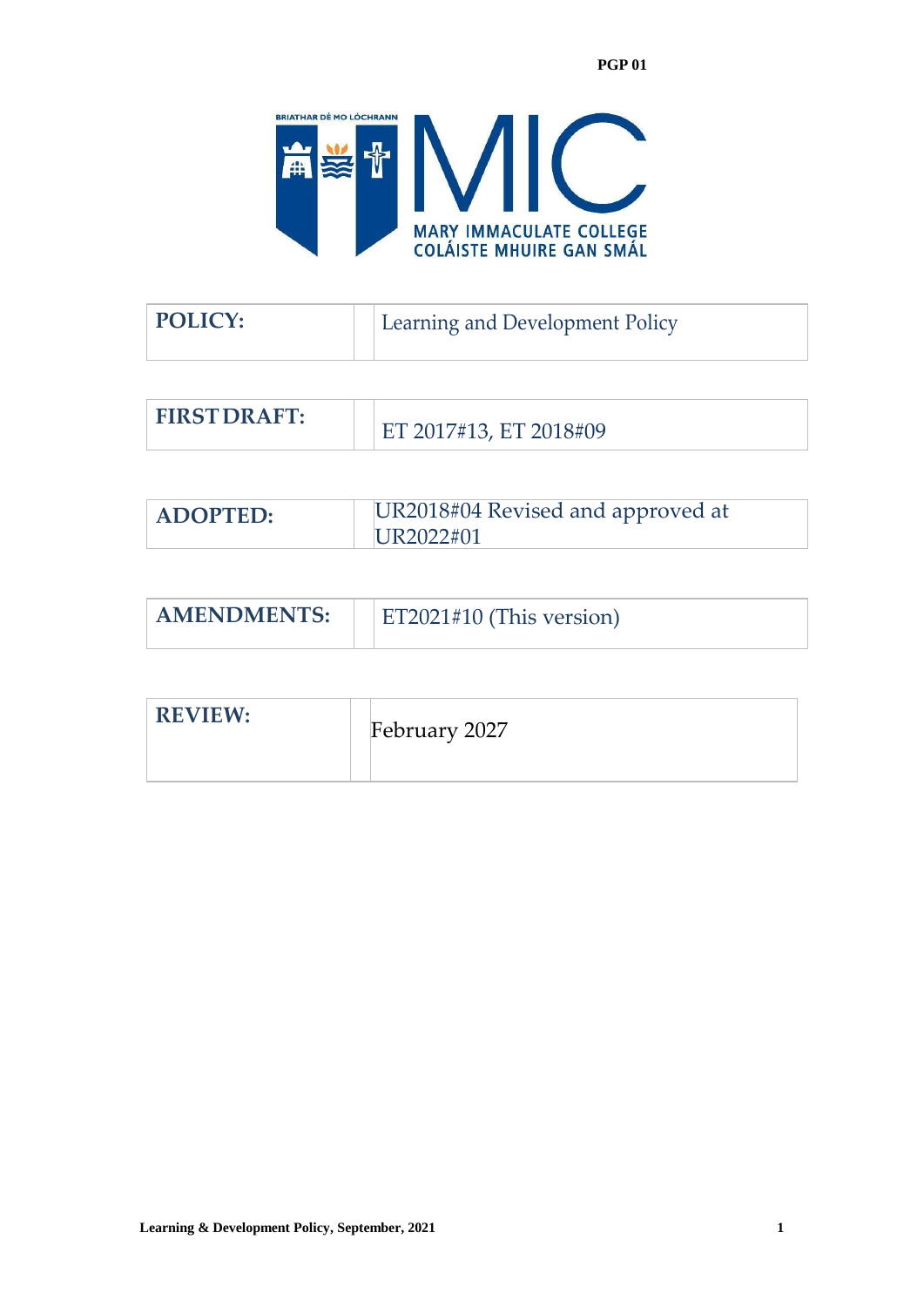# **Learning and Development Policy**

## **1.0 Policy Statement**

1.1 Mary Immaculate College recognises the importance of having a skilled workforce in order to achieve its strategic and operational plans and is committed to promoting learning and development opportunities for all staff members.

1.2 All policies, guidelines and protocols of Mary Immaculate College, will reflect the Colleges commitment to the promotion of equality and will be fully compliant with the provisions of prevailing equality legislation

## **2.0 Scope of Policy**

2.1 This Policy applies to staff learning and development activities and supports, other than supports and activities that are provided for under the Academic Staff Research Support and PLOA Policy.

2.2 This Policy is applicable to all learning and development activity occurring from commencement of the 2021/22 Academic Year.

2.3 Learning and Development comprises training and learning initiatives aimed at developing an individual's qualifications, knowledge and skills base for the performance of duties and for their professional growth and development.

2.4 The purpose of the policy is to

- Provide a framework for learning and development that ensures that all staff develop the necessary competencies and skills to support delivery of the College's strategic and operational plans.
- Provide information to all employees with details of how to access information on different types of learning and development opportunities available within the College.
- Set out the College Policy and procedures on:
	- funding assistance in respect of accredited external education courses
	- study and exam leave entitlements for staff
	- learning and development opportunities available to all staff

2.5 This policy should be read in conjunction with the Academic Staff Research Support Policy

### **3.0 Responsibilities**

3.1 All employees are encouraged to avail of learning and development opportunities provided by the College. Employees who wish to avail of the opportunities provided have a responsibility to comply with the provisions of this Policy.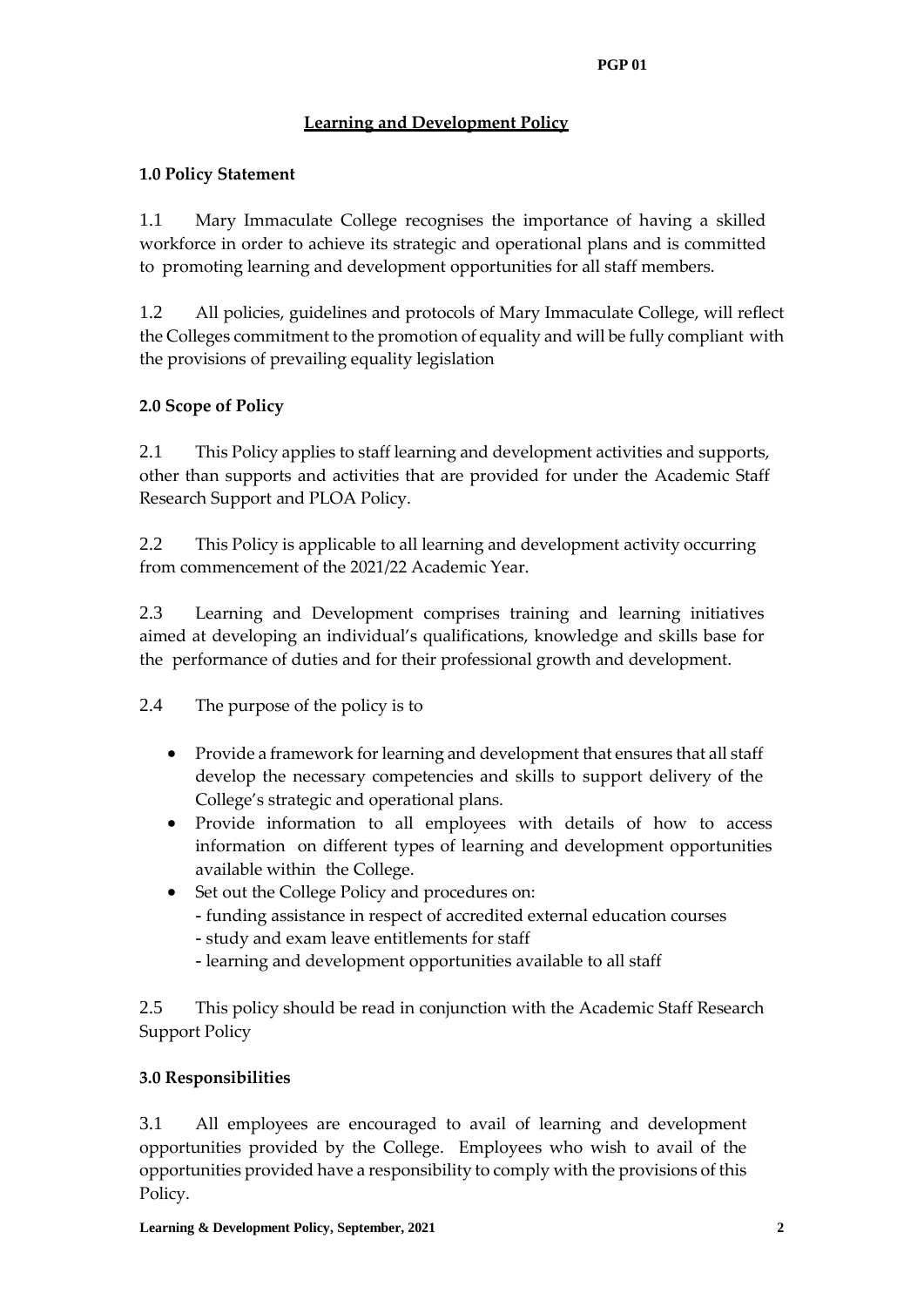#### **PGP 01**

3.2 It is the responsibility of line managers to encourage and assist staff under their direction to identify learning and development opportunities which would be of benefit to them, to their department and to the College and to facilitate, in so far as is reasonably practicable, the attendance of staff at learning and development events.

3.3 It is the responsibility of the HR Office to organise learning and development events to meet staff training needs, to administer funding supports for academic programmes.

3.4 It is the responsibility of Executive Team to consider and approve applications for funding supports for academic programmes in accordance with the provisions of this Policy

## **4.0 Accredited Academic Programmes**

4.1 The College will provide support to staff to undertake and complete accredited academic courses in the form of fees support, in addition to granting study/exam leave. Supports will only be provided for courses which are (a) directly related to the employee's current role or for professional development within the employee's current career trajectory and (b) for which there is an identifiable benefit to the College.

4.2 Staff who wish to apply for support to undertake an accredited academic programme must complete the Application for Accredited Academic Course.

4.3 Applications must be submitted in the first instance to the Line Manager who will forward the application to the Human Resources Office with their recommendation.

4.4 The Director of Human Resources will submit applications to the Executive Team which will consider and make a decision on the applications on the basis of the applicants submission, the recommendations of the Line Manager and Director of Human Resources, the resources available and the cost-benefit of the proposed programme of study. The decision of the Executive Team will be communicated to the applicant by the HR Office.

4.5 Employees may arrange to have fees paid directly to the relevant Higher Education Institution or may claim reimbursement of fees they have already paid on production of receipts. All payments will be processed through the Aggresso system.

4.6 Where a staff member resigns or retires from MIC within three years of completion of a funded programme, funding received must be repaid to the College as follows: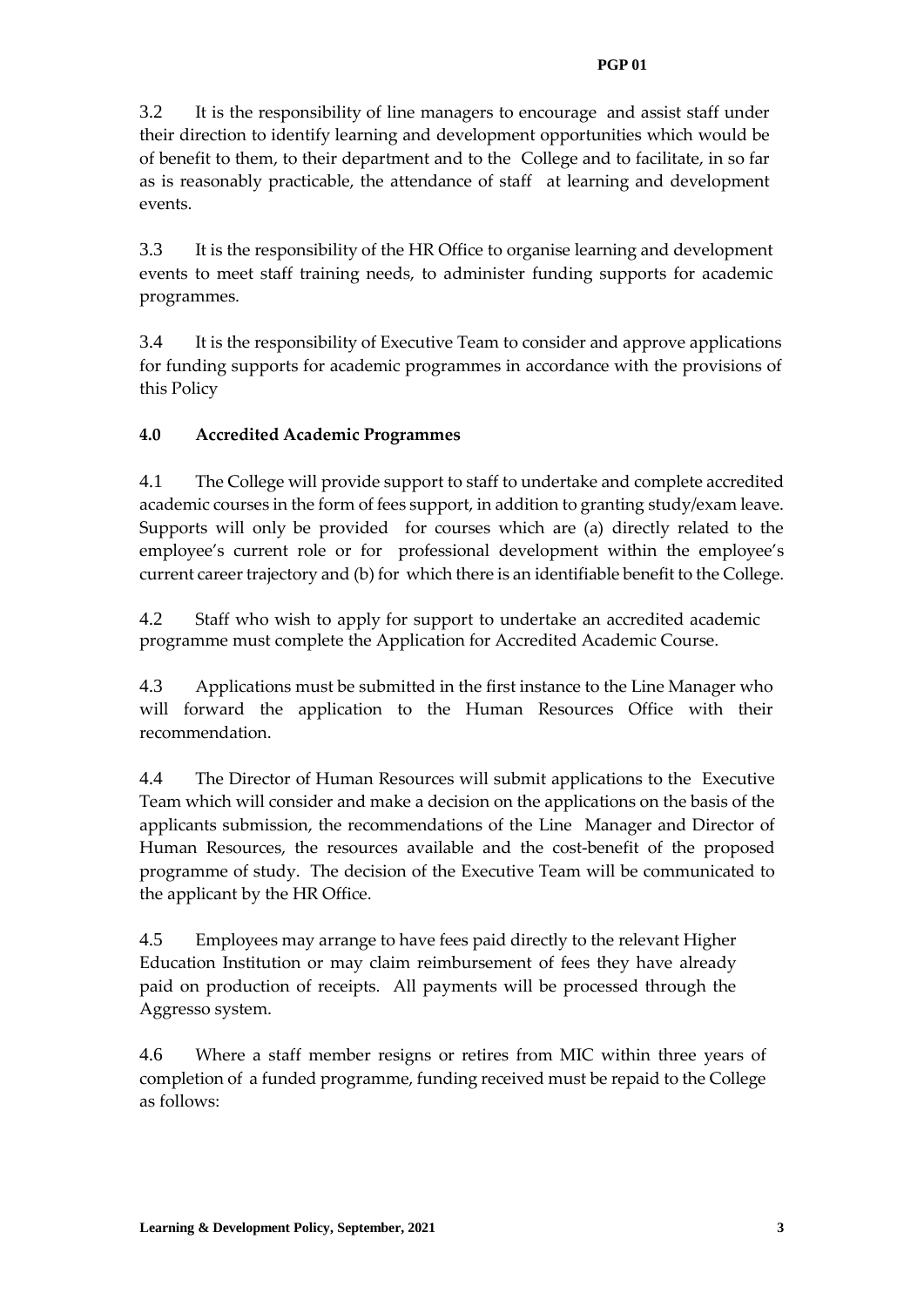|                               | <b>PGP 01</b> |
|-------------------------------|---------------|
| Staff who leave:              |               |
| 0-12 months after completion  | 100%          |
| 12-24 months after completion | 50%           |
| 24-36 months after completion | 25%           |

4.7 Where funding has been claimed and the staff member does not satisfactorily complete the course, the full value of any funding provided will be repaid to the College. This requirement may be waived on compassionate grounds on a case by case basis and subject to the approval of Executive Team.

4.8 Staff undertaking an approved course of study may be granted 5 days paid leave for study and exam attendance for each year of the programme. Where an employee undertakes a programme over a period which is greater than the normal programme duration then study/exam leave will be granted in respect of the normal programme duration only, i.e., if an employee takes 4 years to complete a programme which has a normal duration of 2 years then the employee will have an entitlement to a maximum 10 days study/exam leave regardless of the length of time the employee takes to complete the programme.

4.9 Documentary evidence of the exams/assignment schedule must be provided by the staff member when applying for study/exam leave.

# **5.0 External Short Training Programmes**

5.1 Staff members who wish to attend training events which are of short duration may make an application to attend same through the HR Office. The applicant must provide details of the event, including cost and confirmation that their Line Manager has approved their release to attend.

5.2 Applications for attendance at short training events will be considered in the context of relevance to the employee's role and available funding.

5.3 Applications for attendance at training events abroad must have the approval of the College President.

5.4 Fees and expenses for attending short duration training events must be claimed through Agresso. In no circumstances will fees or expenses be reimbursed for attendance at events in respect of which the employee has not received prior approval.

# **6.0 Training Events Delivered In House**

6.1 A number of learning and development activities are provided within the College delivered by external providers or by College staff. Details of such events are available on the College portal or are notified via e- mail communication from event organisers.

6.2 Staff will be invited to identify learning and development requirements by participation in periodic training needs questionnaires.